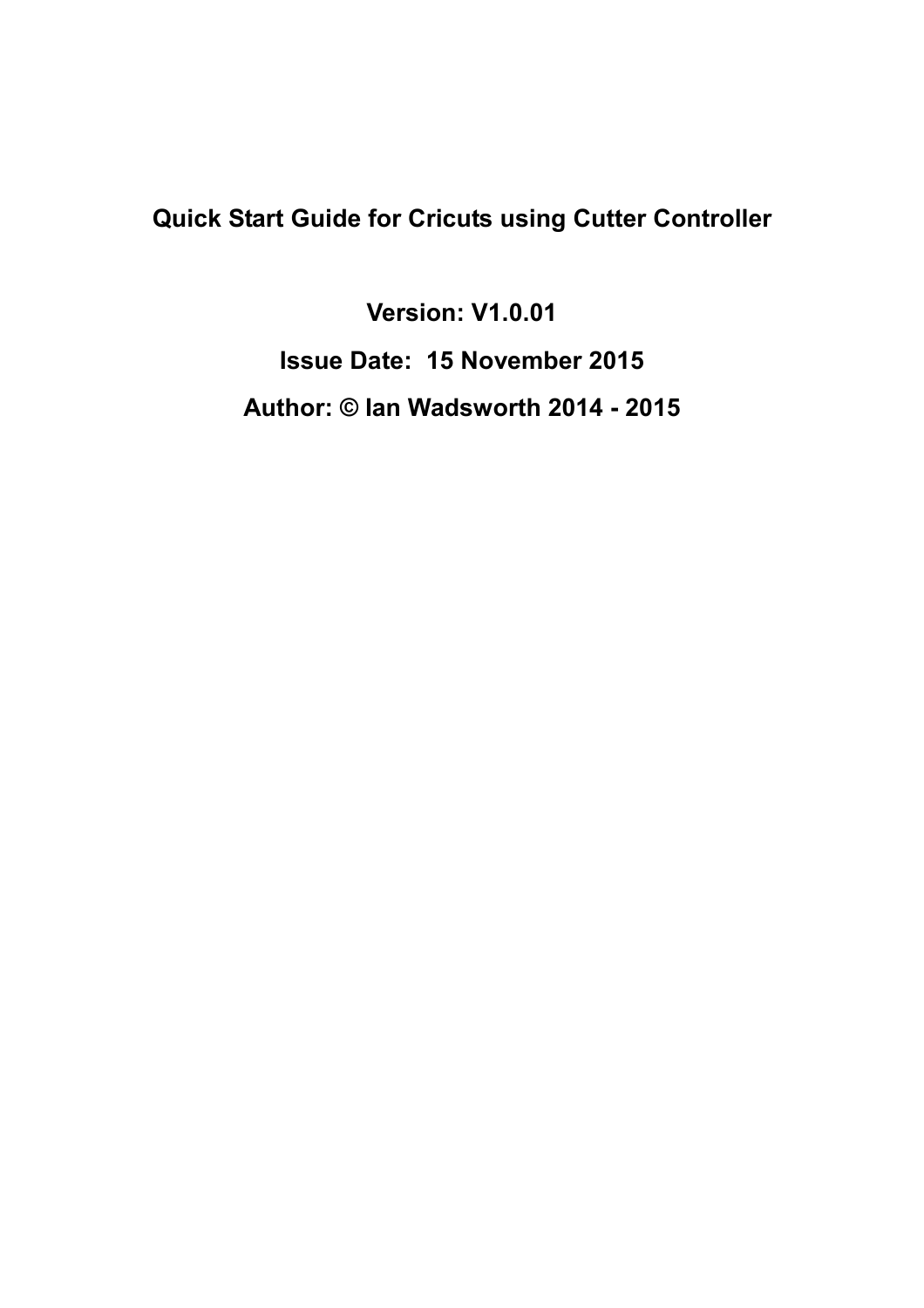# **Table of Contents**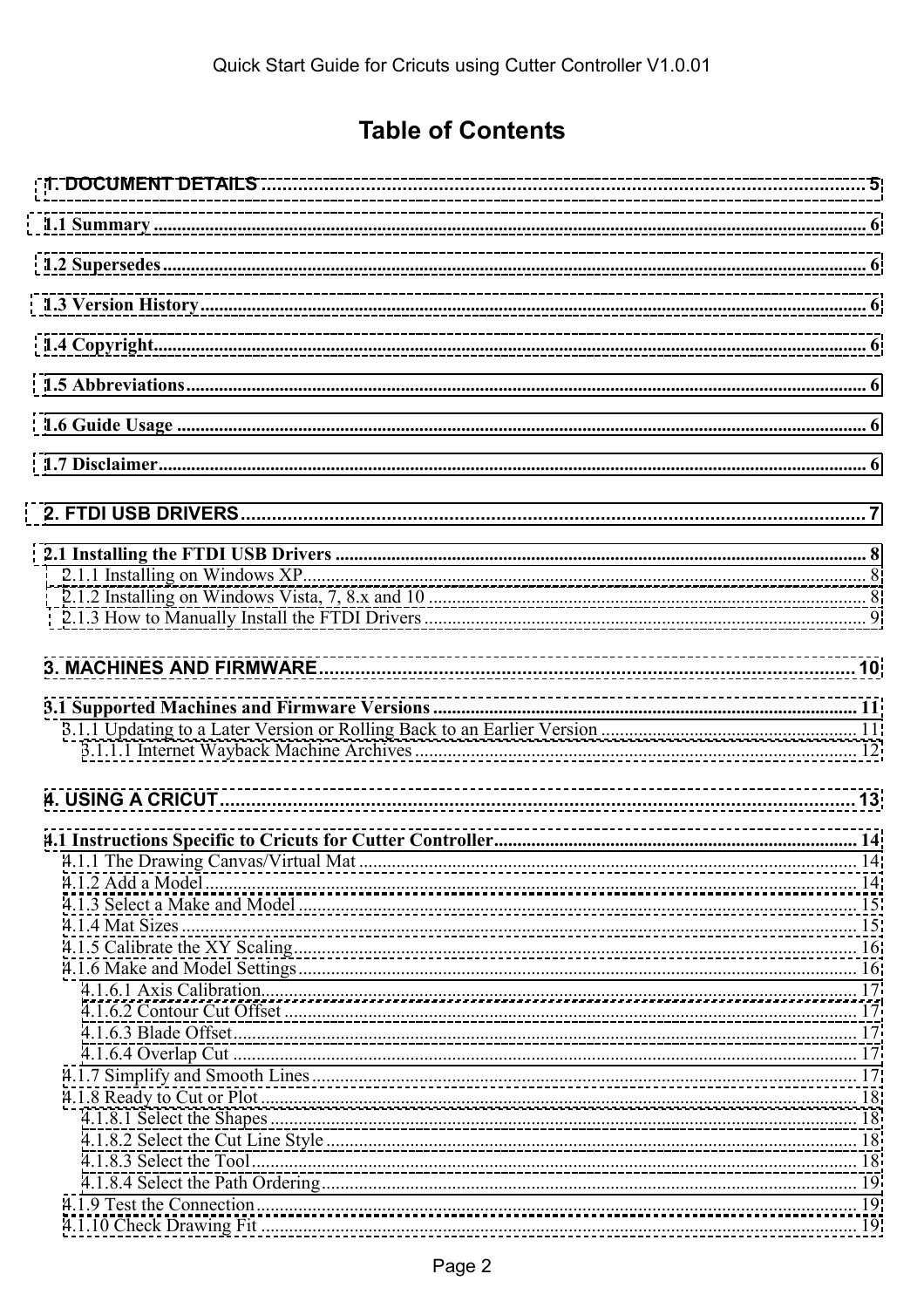### Quick Start Guide for Cricuts using Cutter Controller V1.0.01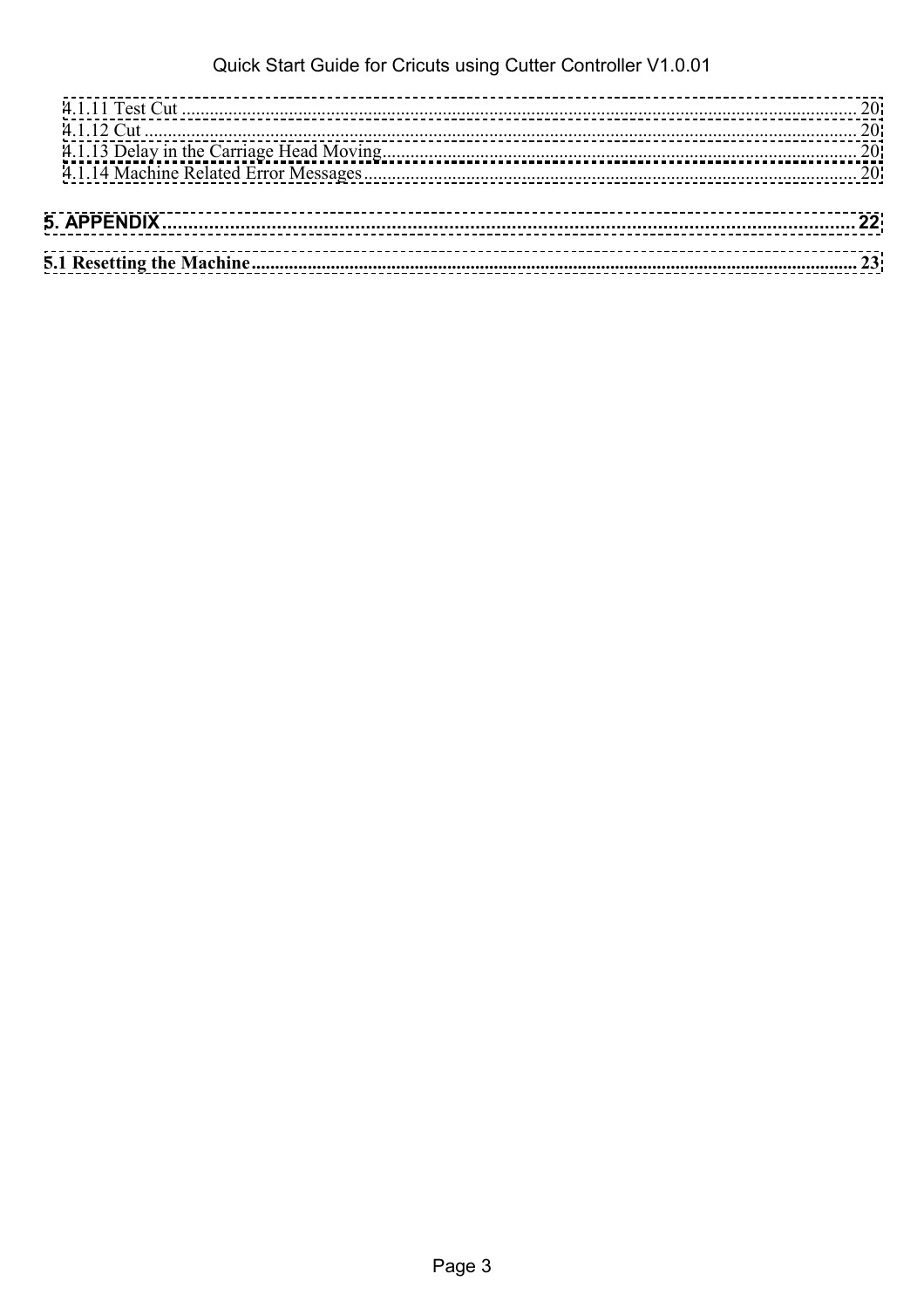# **Table of Figures**

### **Table of Pictures**

### **List of Tables**

| TABLE 2 CRICUT FIRMWARE VERSIONS INSTALLED WITH THE CURRENT VERSIONS OF |  |
|-------------------------------------------------------------------------|--|
|                                                                         |  |
|                                                                         |  |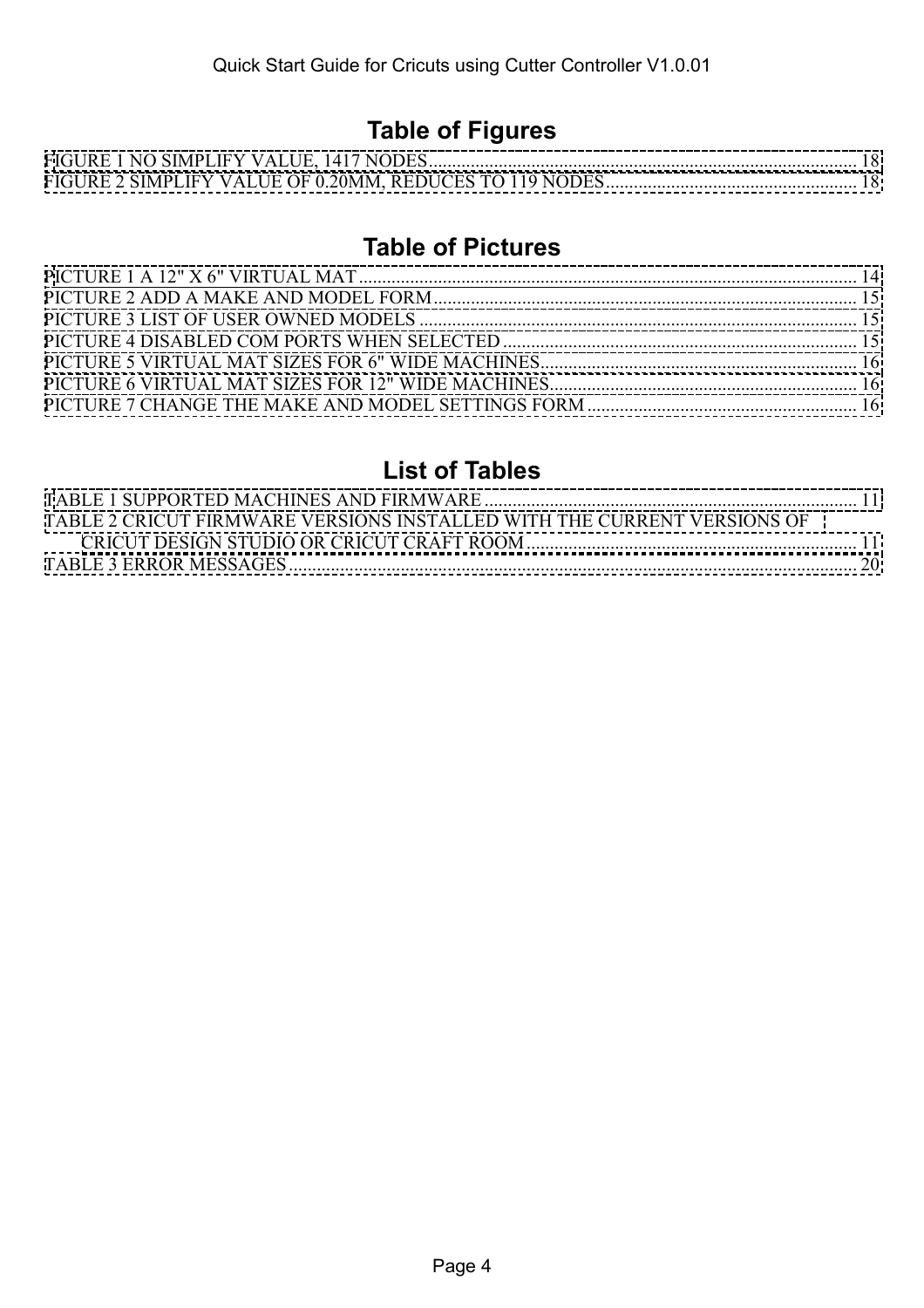# <span id="page-4-0"></span>**1. Document Details**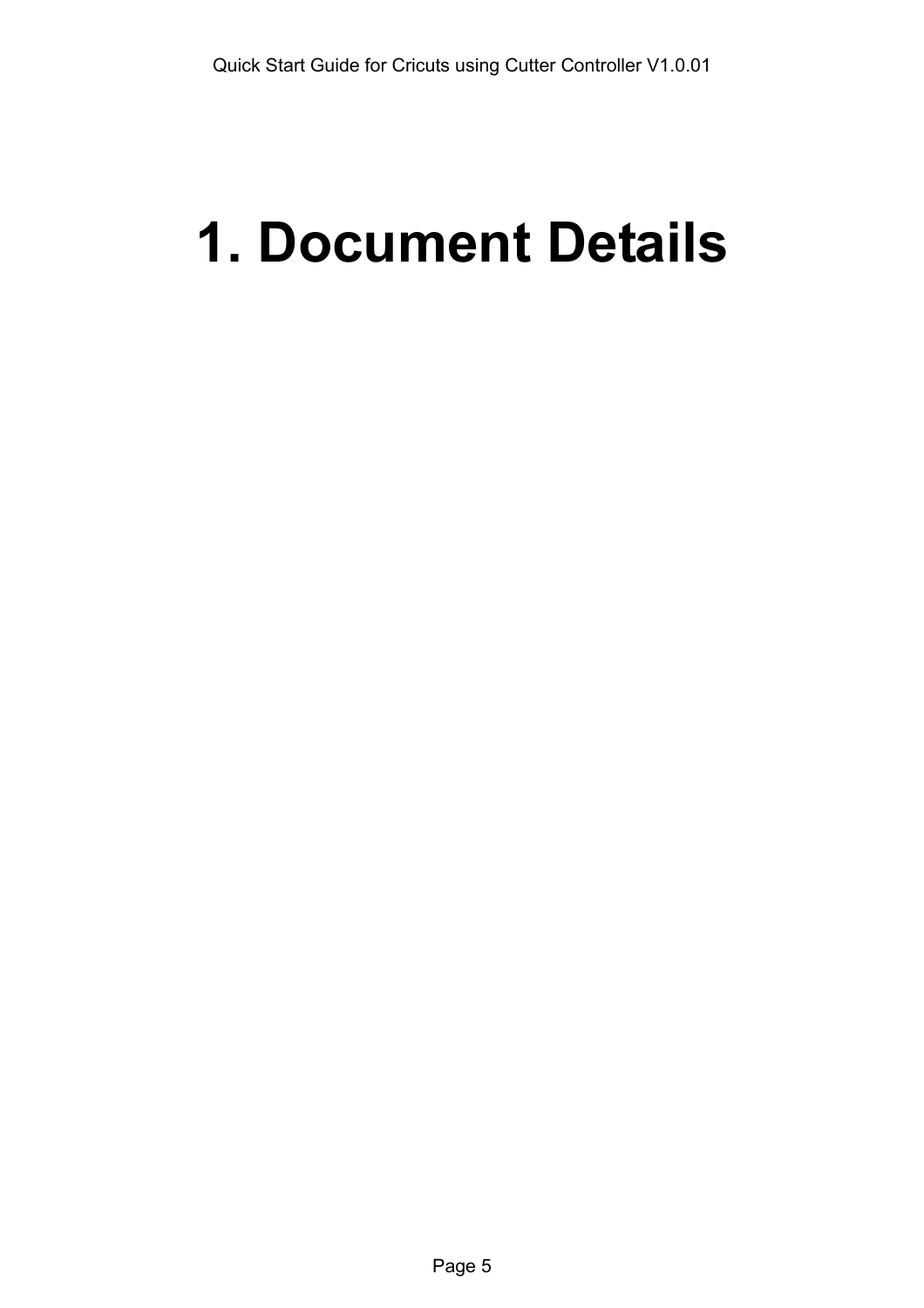# <span id="page-5-0"></span>**1.1 Summary**

This is the release for the Cutter Controller application using Cricuts release V1.0.01.

# **1.2 Supersedes**

None.

# **1.3 Version History**

| <b>Version</b> | <b>Date</b>        | <b>Details</b>                                           |
|----------------|--------------------|----------------------------------------------------------|
| 1.0            | $1st$ October 2014 | Authors & Contributors at this version<br>Ian Wadsworth. |
|                |                    | First issue.                                             |
|                |                    |                                                          |

# **1.4 Copyright**

This document, test files, executables and related files are copyright of Ian Wadsworth (except where indicated), and must not be distributed to any un-authorised testers without the consent of Ian Wadsworth.

# **1.5 Abbreviations**

FTDI Future Technology Devices International Ltd

MTC Make the Cut

OS Operating System(s)

SCAL Sure Cuts a Lot

USB Universal Serial Bus

# **1.6 Guide Usage**

This guide should be used in conjunction with the "Cutter Controller Beta Release User Guide 1.0.00".

# **1.7 Disclaimer**

There is no associating with the author of Cutter Controller and Provo Craft and Novelty Inc (Provo Craft). The use of the Cricut and related trademarks belonging to Provo Craft are not used to promote the Cutter Controller application, but to document how to set up a Cricut machine to use with the Cutter Controller application.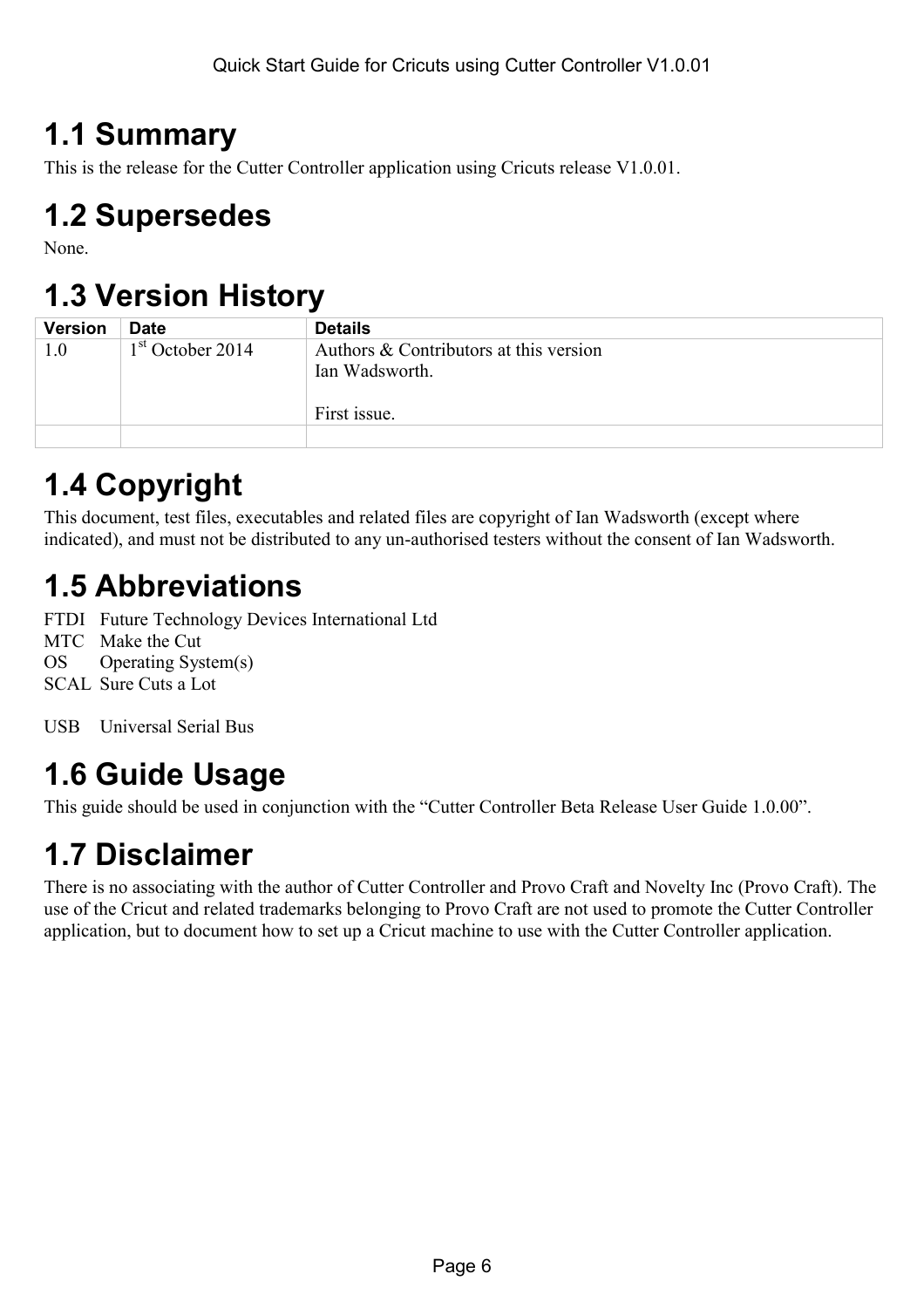# <span id="page-6-0"></span>**2. FTDI USB Drivers**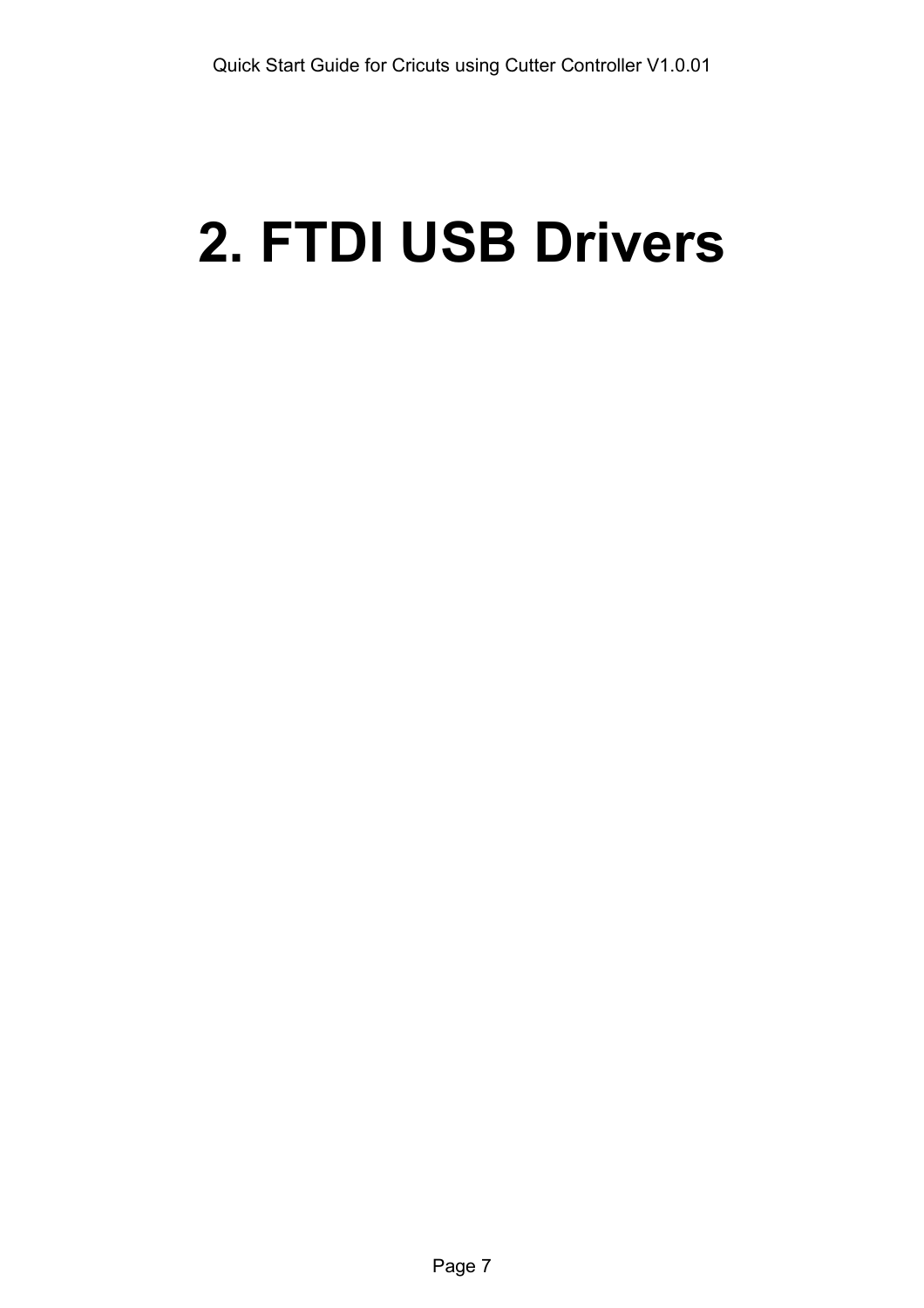# <span id="page-7-0"></span>**2.1 Installing the FTDI USB Drivers**

If the FTDI drivers are already installed, then when the Cricut is connected to the computer and turned on, Windows will notify the user that it has found a USB device. If not, then the "Found New Hardware Wizard" will appear.

Download the Windows combined driver model (CDM) Virtual Com Port (VCP) and D2XX drivers for Windows XP, Windows Server 2003, Windows Vista, Windows Server 2008, Windows 7, Windows Server 2008 R2, Windows 8 and Windows 8.1, from <http://www.ftdichip.com/Drivers/VCP.htm>

There are older versions, but FTDI no longer supports them.

# **2.1.1 Installing on Windows XP**

- 1. Connect the computer to the cutting machine with a USB cable.
- 2. Power on the cutting machine
- 3. The "Found New Hardware Wizard" will appear if no FTDI drivers have been found
- 4. Select "No, not this time" and click Next
- 5. Select "Install from a list or specific location (Advanced)", and click Next
- 6. Select "Search for the best driver in these locations", then click the Browse button and navigate to the folder where the CDM driver file was downloaded. Select the file and click Next.
- 7. There may be a warning about the driver being non-WHQL certified. This is usually with the latest CDM drivers that are waiting for Microsoft to certify it. Click the Continue Anyway button.
- 8. The drivers will now be installed, and the progress will be shown.
- 9. A confirmation of a successful install should be displayed, click Finish

For more information and troubleshooting see

[http://www.ftdichip.com/Support/Documents/AppNotes/AN\\_104\\_FTDI\\_Drivers\\_Installation\\_Guide\\_for\\_Wind](http://www.ftdichip.com/Support/Documents/AppNotes/AN_104_FTDI_Drivers_Installation_Guide_for_WindowsXP(FT_000093).pdf) [owsXP\(FT\\_000093\).pdf](http://www.ftdichip.com/Support/Documents/AppNotes/AN_104_FTDI_Drivers_Installation_Guide_for_WindowsXP(FT_000093).pdf)

Note: The document for Windows XP may be out of date.

# **2.1.2 Installing on Windows Vista, 7, 8.x and 10**

- 1. Connect the computer to the cutting machine with a USB cable.
- 2. Power on the cutting machine

If there is an available Internet connection, Windows Vista, 7, 8.x and 10 will (should) silently connect to the Windows Update website and install any suitable driver it finds for the device. A number of messages will appear indicating the driver is being installed.

If the automatic installation fails and no suitable driver is found, then see [2.1.3 How to Manually Install the](#page-8-0)  [FTDI Drivers](#page-8-0) below.

For more information and troubleshooting see

[http://www.ftdichip.com/Support/Documents/AppNotes/AN\\_103\\_FTDI\\_Drivers\\_Installation\\_Guide\\_for\\_VIST](http://www.ftdichip.com/Support/Documents/AppNotes/AN_103_FTDI_Drivers_Installation_Guide_for_VISTA(FT_000080).pdf) [A\(FT\\_000080\).pdf](http://www.ftdichip.com/Support/Documents/AppNotes/AN_103_FTDI_Drivers_Installation_Guide_for_VISTA(FT_000080).pdf)

[http://www.ftdichip.com/Support/Documents/AppNotes/AN\\_119\\_FTDI\\_Drivers\\_Installation\\_Guide\\_for\\_Wind](http://www.ftdichip.com/Support/Documents/AppNotes/AN_119_FTDI_Drivers_Installation_Guide_for_Windows7.pdf) [ows7.pdf](http://www.ftdichip.com/Support/Documents/AppNotes/AN_119_FTDI_Drivers_Installation_Guide_for_Windows7.pdf)

[http://www.ftdichip.com/Support/Documents/AppNotes/AN\\_234\\_FTDI\\_Drivers\\_Installation\\_Guide\\_for\\_Wind](http://www.ftdichip.com/Support/Documents/AppNotes/AN_234_FTDI_Drivers_Installation_Guide_for_Windows_8.pdf) [ows\\_8.pdf](http://www.ftdichip.com/Support/Documents/AppNotes/AN_234_FTDI_Drivers_Installation_Guide_for_Windows_8.pdf)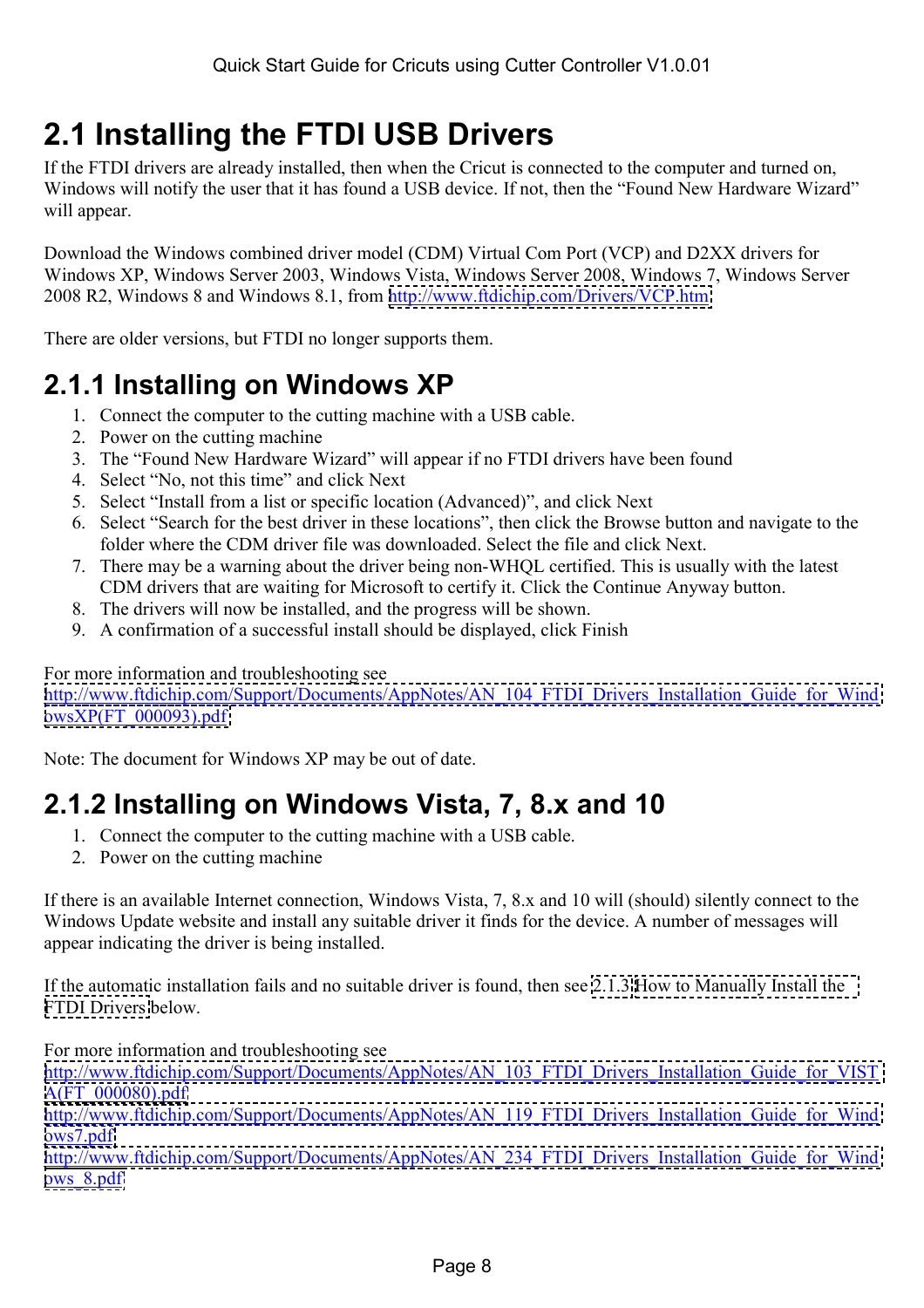# <span id="page-8-0"></span>**2.1.3 How to Manually Install the FTDI Drivers**

If the driver for the machine cannot be found, then manually install the drivers after they have been downloaded.

Run the downloaded CDM v2.10.00 exe WHQL Certified for Windows driver. In Vista, 7, 8.x and 10, the exe file will have to run as Administrator. This will extract the files, and then run the installer.

Just follow the simply instructions, and the drivers will be installed.

For more information and troubleshooting see <http://www.ftdichip.com/Support/Documents/InstallGuides.htm>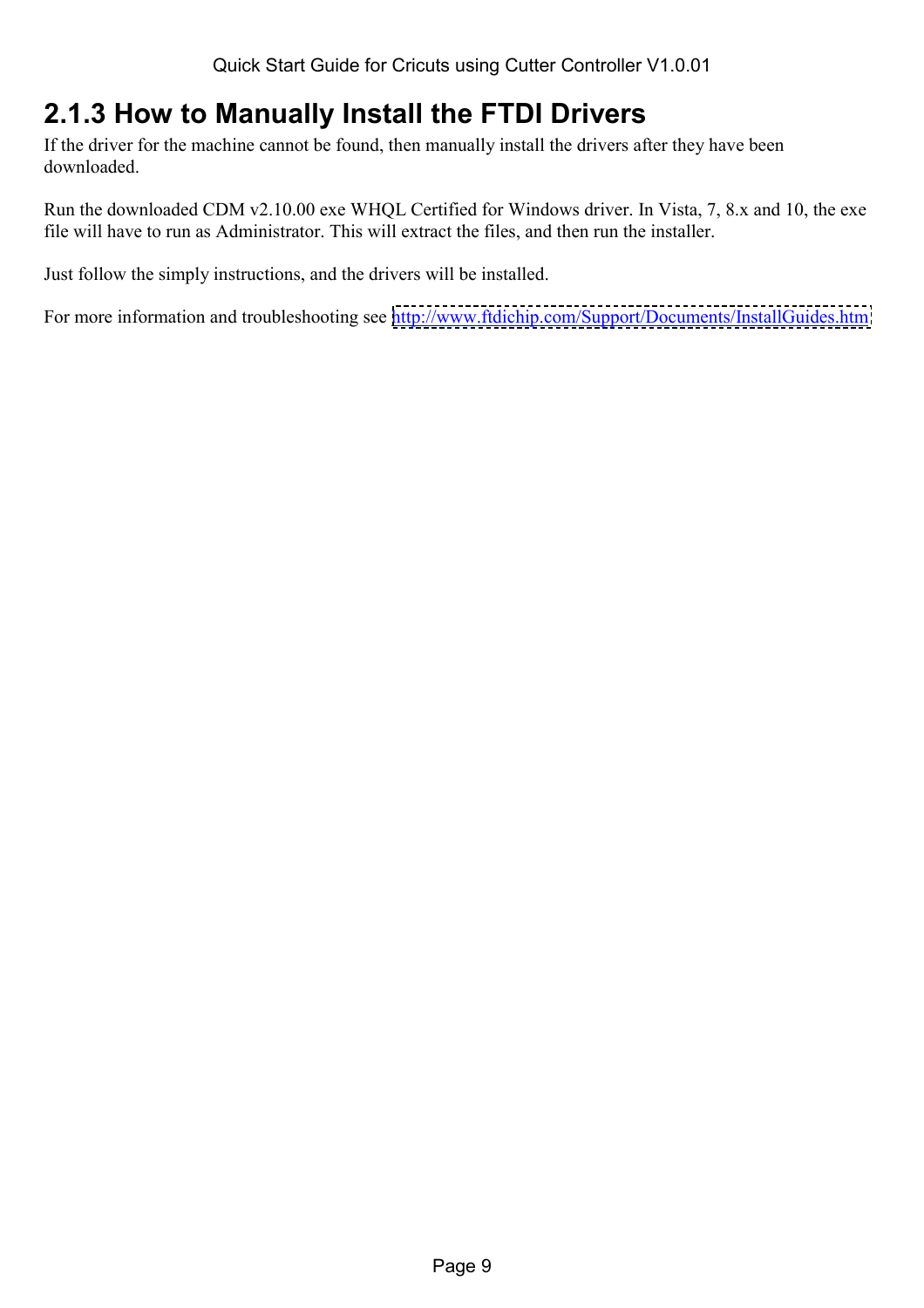# <span id="page-9-0"></span>**3. Machines and Firmware**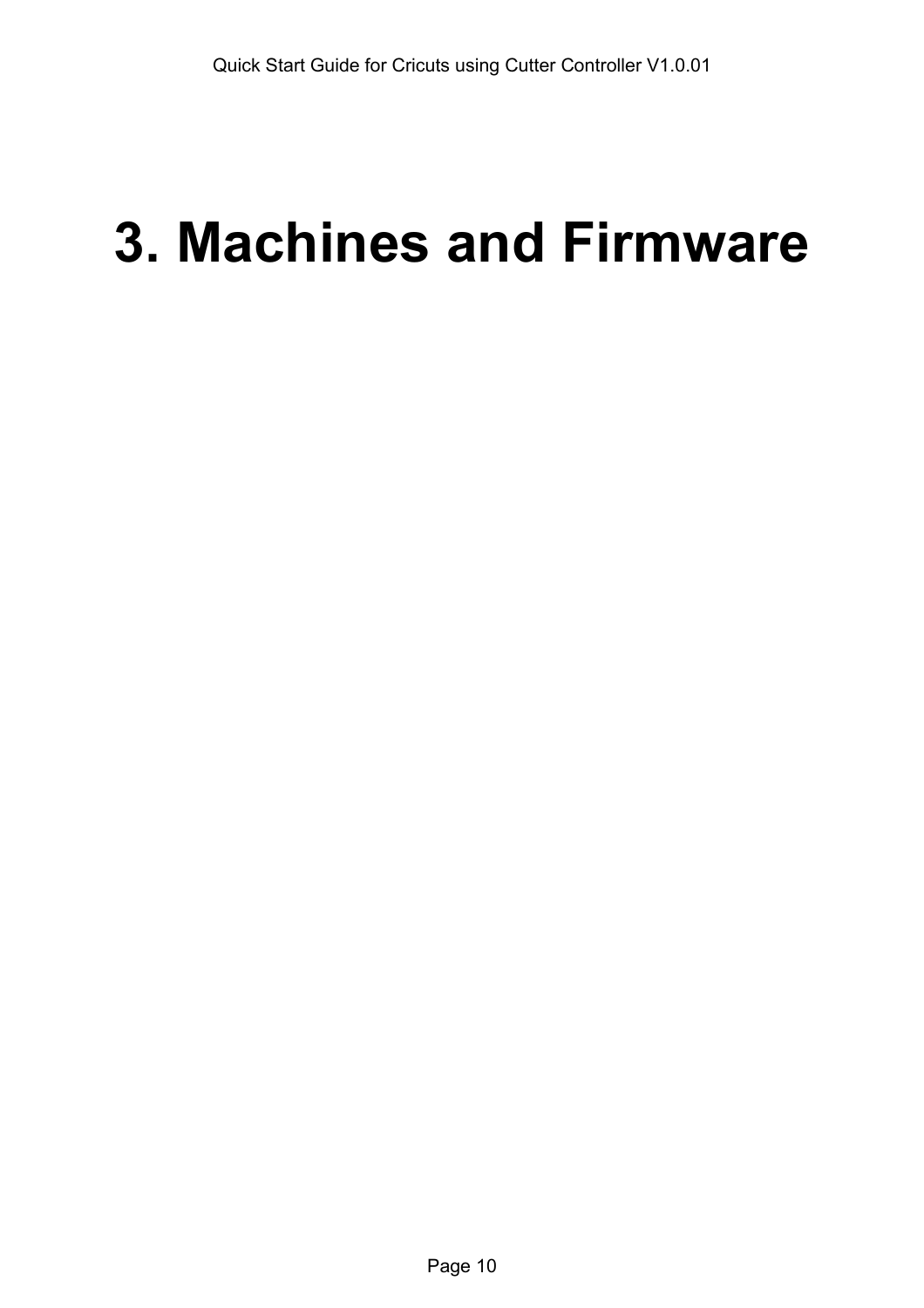# <span id="page-10-0"></span>**3.1 Supported Machines and Firmware Versions**

If the Cricut Cutting Machine has worked with Cricit Design Studio (CDS), Make the Cut (MTC) or Sure Cuts a Lot (SCAL), then it should work with Cutter Controller.

The firmware version is displayed for a few seconds when the machine is switched on.

#### **Table 1 Supported Machines and Firmware**

| <b>Machine</b> | <b>Firmware Version</b> | <b>Notes</b>                    |
|----------------|-------------------------|---------------------------------|
| Personal       | 1.34                    |                                 |
| Create         | 1.54                    |                                 |
| Expression     | 2.34, 2.43              | Not the Expression 2            |
| Cake Mini      | 1.54                    | Firmware same as the Create     |
| Cake           | 2.34, 2.43              | Firmware same as the Expression |

## **3.1.1 Updating to a Later Version or Rolling Back to an Earlier Version**

**You only need to update or rollback the firmware if the machine does not work.** 

#### **WARNING: Updating the firmware can cause the machine to malfunction on some occasions; especially if the power or USB cable is unplugged before the firmware has finished updating. It still may be possible to update the firmware to get the machine working again.**

A machine that's had a firmware update via the Cricut Craft Room, may not work with Cutter Controller (or any other applications such as Cricut Design Space). Older firmware versions may not work with the Cricut Craft Room.

| <b>Machine</b> | <b>Cricut Design Studio</b> | <b>Cricut Craft Room</b> |
|----------------|-----------------------------|--------------------------|
| Personal       | 1.34                        | 1.45                     |
| Create         | 1.54                        | 1.61, 1.65               |
| *Expression    | 2.34                        | 2.43                     |
| Cake Mini      | 1.54                        | 1.61, 1.65               |
| Cake           | 2.34                        | 2.43                     |
| .              |                             |                          |

**Table 2 Cricut Firmware Versions Installed with the Current Versions of Cricut Design Studio or Cricut Craft Room** 

\*Not the Expression 2

If the firmware version needs to be updated or rolled back then: -

- 1. Download and install the latest version Cricut Design Studio from [http://mirror.cricut.com/cds/fontpack/CDS\\_10404220.exe](http://mirror.cricut.com/cds/fontpack/CDS_10404220.exe)
- 2. Run Cricut Design Studio, and follow these instructions very carefully (read them first) for updating or rolling back the Cricut firmware [http://web.archive.org/web/20150622001238/http://us.cricut.com/forum/cricut](http://web.archive.org/web/20150622001238/http://us.cricut.com/forum/cricut-community_postsm1671147_Create-won-t-operate-after-attempting-to-download-CCR-and-updating-firmware.aspx#post1671147)[community\\_postsm1671147\\_Create-won-t-operate-after-attempting-to-download-CCR-and-updating](http://web.archive.org/web/20150622001238/http://us.cricut.com/forum/cricut-community_postsm1671147_Create-won-t-operate-after-attempting-to-download-CCR-and-updating-firmware.aspx#post1671147)[firmware.aspx#post1671147](http://web.archive.org/web/20150622001238/http://us.cricut.com/forum/cricut-community_postsm1671147_Create-won-t-operate-after-attempting-to-download-CCR-and-updating-firmware.aspx#post1671147) <Accessed> 15 Nov 2015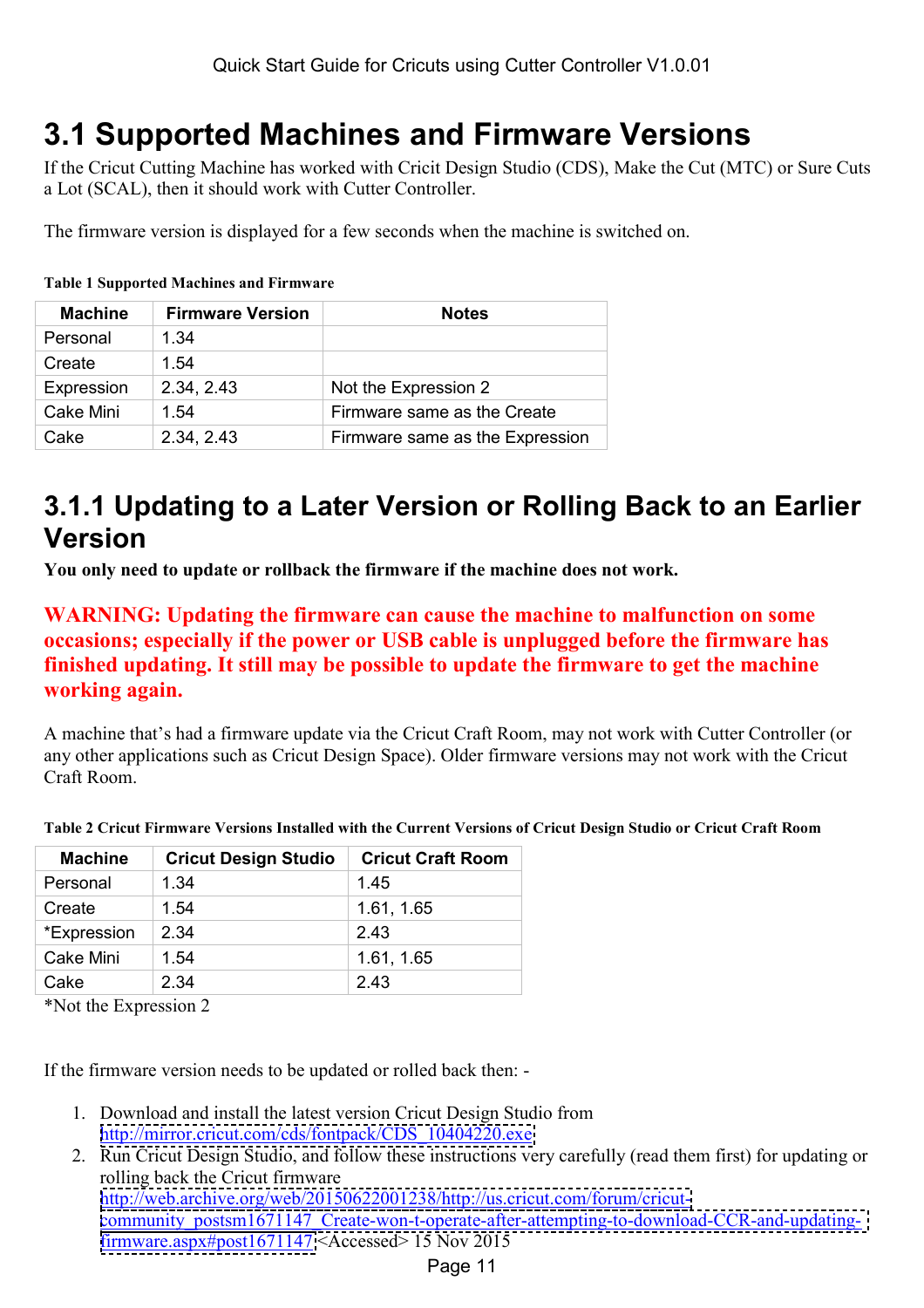<span id="page-11-0"></span>See also <http://thenon-craftycrafter.blogspot.co.uk/2013/06/cricut-latest-versions-numbers-machines.html>  $\leq$ Accessed $>$  11 Aug 2014

Download links to Cricut Design Studio updates [http://web.archive.org/web/20141121125459/http://us.cricut.com/forum/cricut](http://web.archive.org/web/20141121125459/http://us.cricut.com/forum/cricut-community_postst137407_Design-Studio-Updates.aspx)[community\\_postst137407\\_Design-Studio-Updates.aspx](http://web.archive.org/web/20141121125459/http://us.cricut.com/forum/cricut-community_postst137407_Design-Studio-Updates.aspx)  $\leq$ Accessed $\geq$  15 Nov 2015

### **3.1.1.1 Internet Wayback Machine Archives**

Cricut Design Studio [http://web.archive.org/web/20150622001238/http://mirror.cricut.com/cds/fontpack/CDS\\_10404220.exe](http://web.archive.org/web/20150622001238/http://us.cricut.com/forum/cricut-community_postsm1671147_Create-won-t-operate-after-attempting-to-download-CCR-and-updating-firmware.aspx)  $<$ Accessed $>$  22 Jun 2015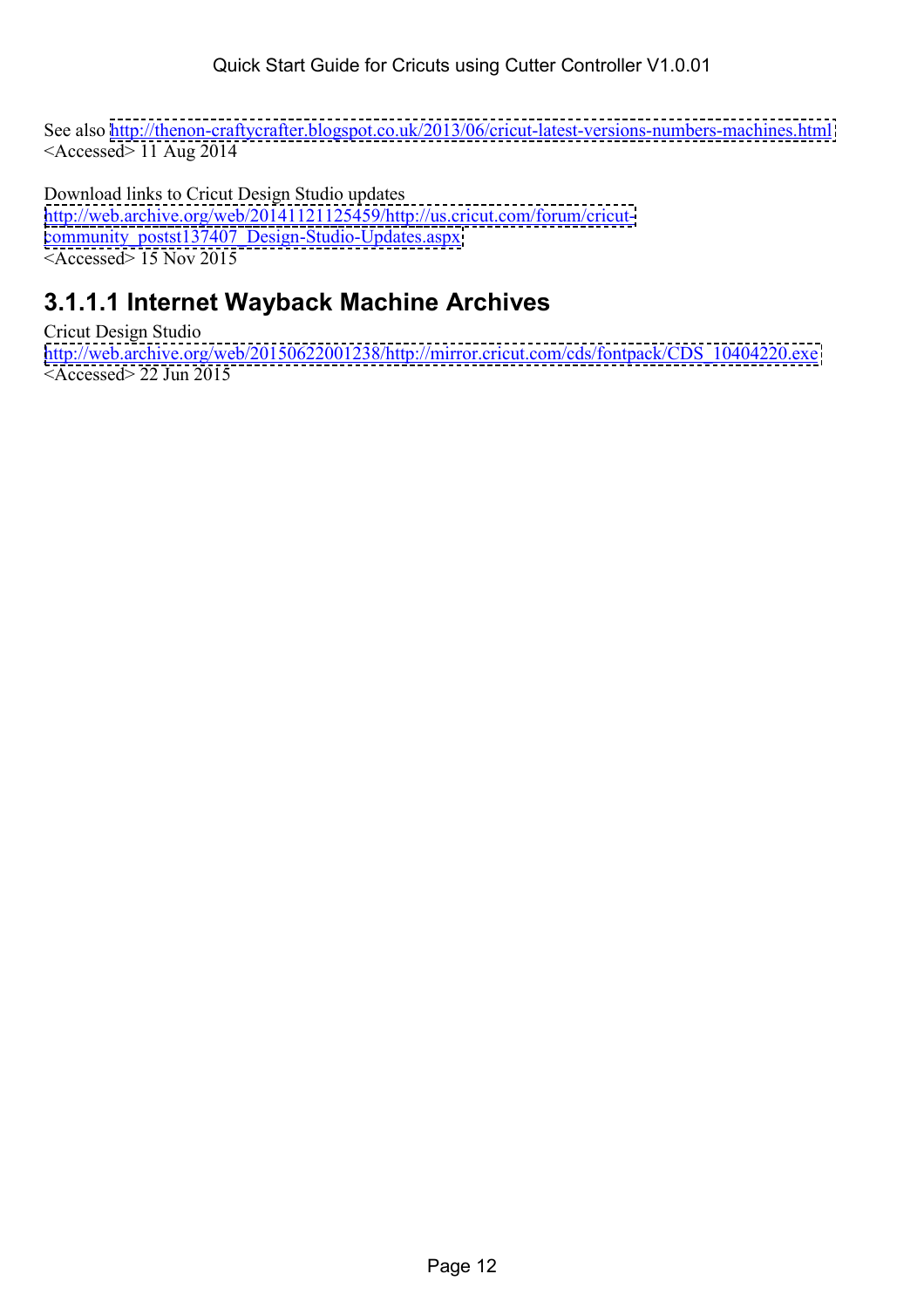# <span id="page-12-0"></span>**4. Using a Cricut**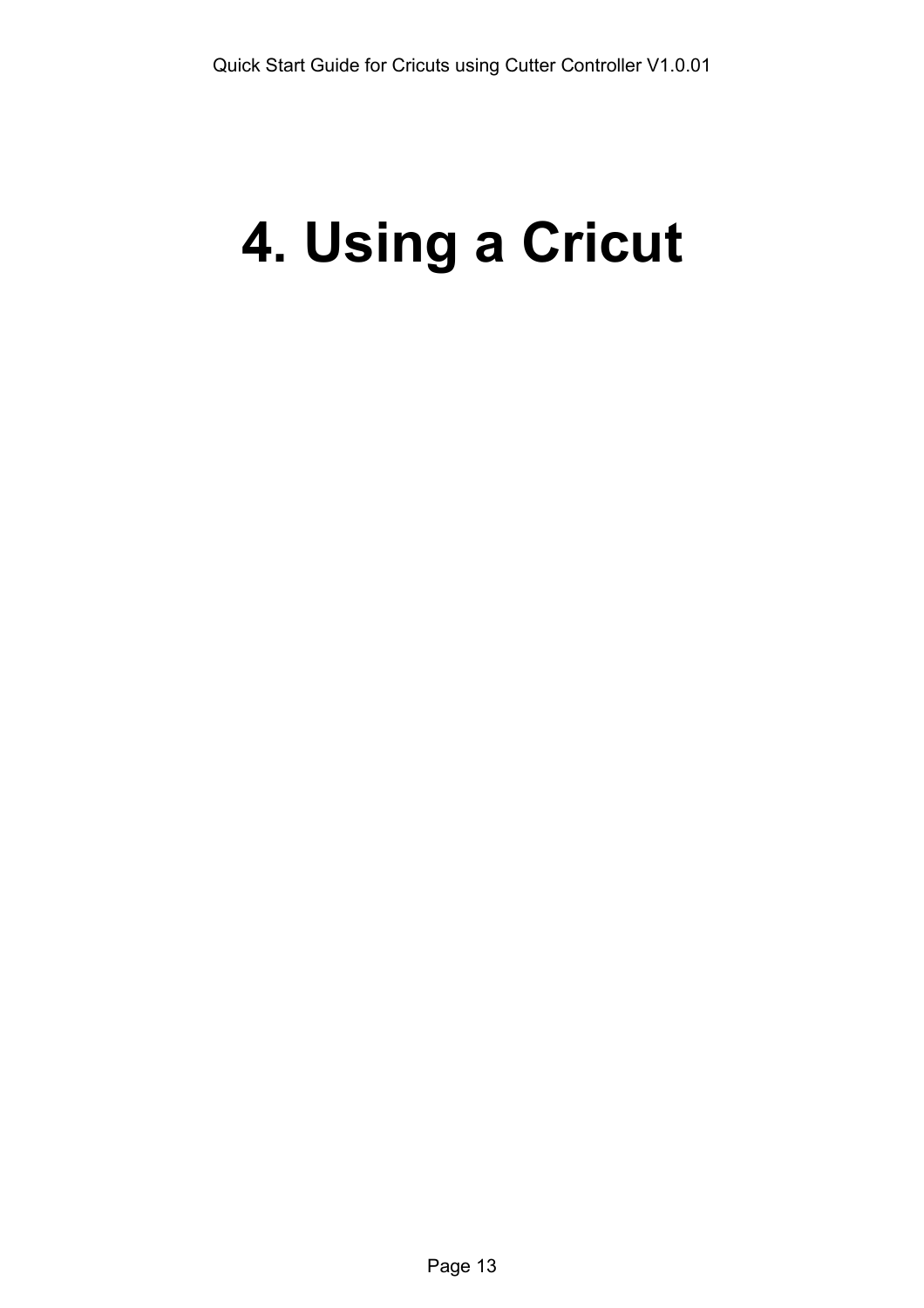# <span id="page-13-0"></span>**4.1 Instructions Specific to Cricuts for Cutter Controller**

Although instructions for setting up Cutter Controller for all machines can be found in the User Guide "3.4 Quick Start Guide", there are some things specific to the Cricut machines that may not be obvious.

Even if the Cricut machine is not connected, you can still load and manipulate a drawing. Just connect it before you cut/plot the drawing.

# **4.1.1 The Drawing Canvas/Virtual Mat**

See also "8. The Drawing Canvas" in the Cutter Controller User Guide.

The green circle is the carriage/cutter head, and the grey bar is the carriage.

The drawing will have its origin at the top left of the virtual mat.

All drawings loaded will be automatically be scaled to fit the selected virtual mat.

**Picture 1 A 12" x 6" Virtual Mat** 



## **4.1.2 Add a Model**

*Menu -> Settings -> Add/Edit Make and Models* 

See also "5.3.5 Add/Edit Make and Models" in the Cutter Controller User Guide.

- 1. Click Menu -> Settings Add/Edit Make and Models
- 2. From the Make and Model list, select the machine, and click the 'Add' button
- 3. You can rename the Custom Name by clicking the 'Rename' button
- 4. The 'Generic HP-GL' can be deleted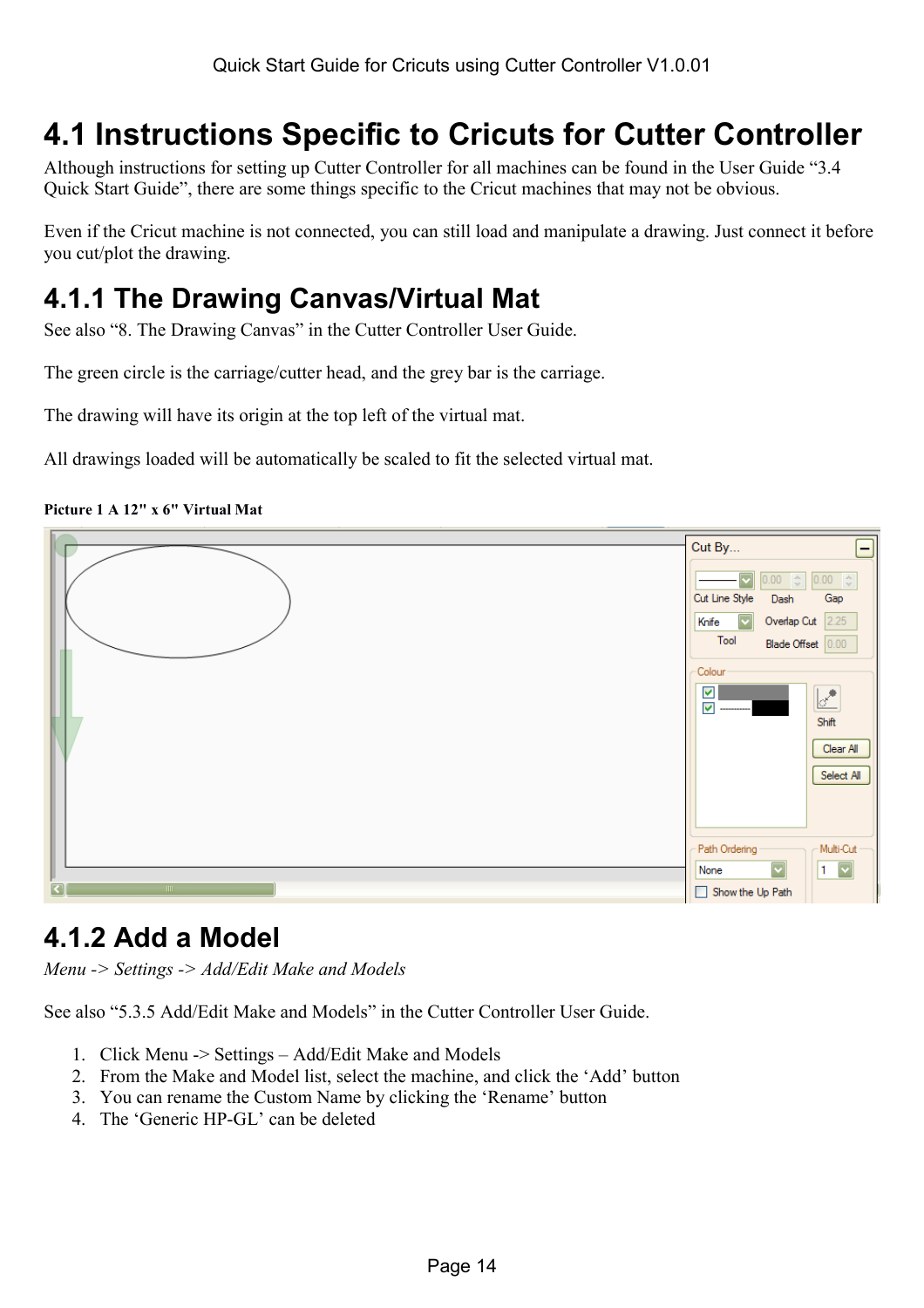#### <span id="page-14-0"></span>**Picture 2 Add a Make and Model Form**

| <sup>o</sup> . Add or Edit the Make and Models                                                                                                                                                                                                                                                                                                                                                                                           |                                              |                                                                  |        |                                                |    |
|------------------------------------------------------------------------------------------------------------------------------------------------------------------------------------------------------------------------------------------------------------------------------------------------------------------------------------------------------------------------------------------------------------------------------------------|----------------------------------------------|------------------------------------------------------------------|--------|------------------------------------------------|----|
| Make & Model<br>Generic, HP-GL<br>KnK, Maxx 15"<br>KnK, Maxx 24"<br>KnK, Maxx Air 15"<br>KnK, Maxx Air 24"<br>KnK, Zing<br>Phoenix, Silver Bullet 13"<br>Phoenix, Silver Bullet 15"<br>Phoenix, Silver Bullet 18"<br>Phoenix, Silver Bullet 24"<br>Secabo, C120III<br>Secabo, C30III<br>Secabo, C60III<br>Cricut, Personel<br>Cricut, Create<br>Cricut, Expression<br>Cricut, Cake<br>Cricut, Cake Mini<br>$\mathbb{H}\mathbb{H}$<br>Add | $\blacktriangle$<br>$\overline{\phantom{a}}$ | <b>Custom Name</b><br>Generic HP-GL<br>Cricut Create 1<br>Delete | Rename | Make & Model<br>Generic HP-GL<br>Cricut Create | OK |
|                                                                                                                                                                                                                                                                                                                                                                                                                                          |                                              |                                                                  |        |                                                |    |

# **4.1.3 Select a Make and Model**

See also "6.7 Model Selector" in the Cutter Controller User Guide.

#### **Picture 3 List of User Owned Models**



Even if the machine is connected to a USB port, you still have to select which machine you are going to be using. If you have both a Create and Expression, selecting the Create when connected to an Expression will still work.

Although selecting the COM port will be disabled, the correct USB port will be selected automatically when a switched on machine is connected to any USB port, it just won't show in the COM port number box.

#### **Picture 4 Disabled COM Ports when Selected**



### **4.1.4 Mat Sizes**

See also "6.8 Mat Sizes" in the Cutter Controller User Guide.

The number of virtual mat sizes available is fixed. For a 6" wide machine there is only one (12" x 6"), and for a 12" wide machine there are two (12" x 12" and 24" x 12").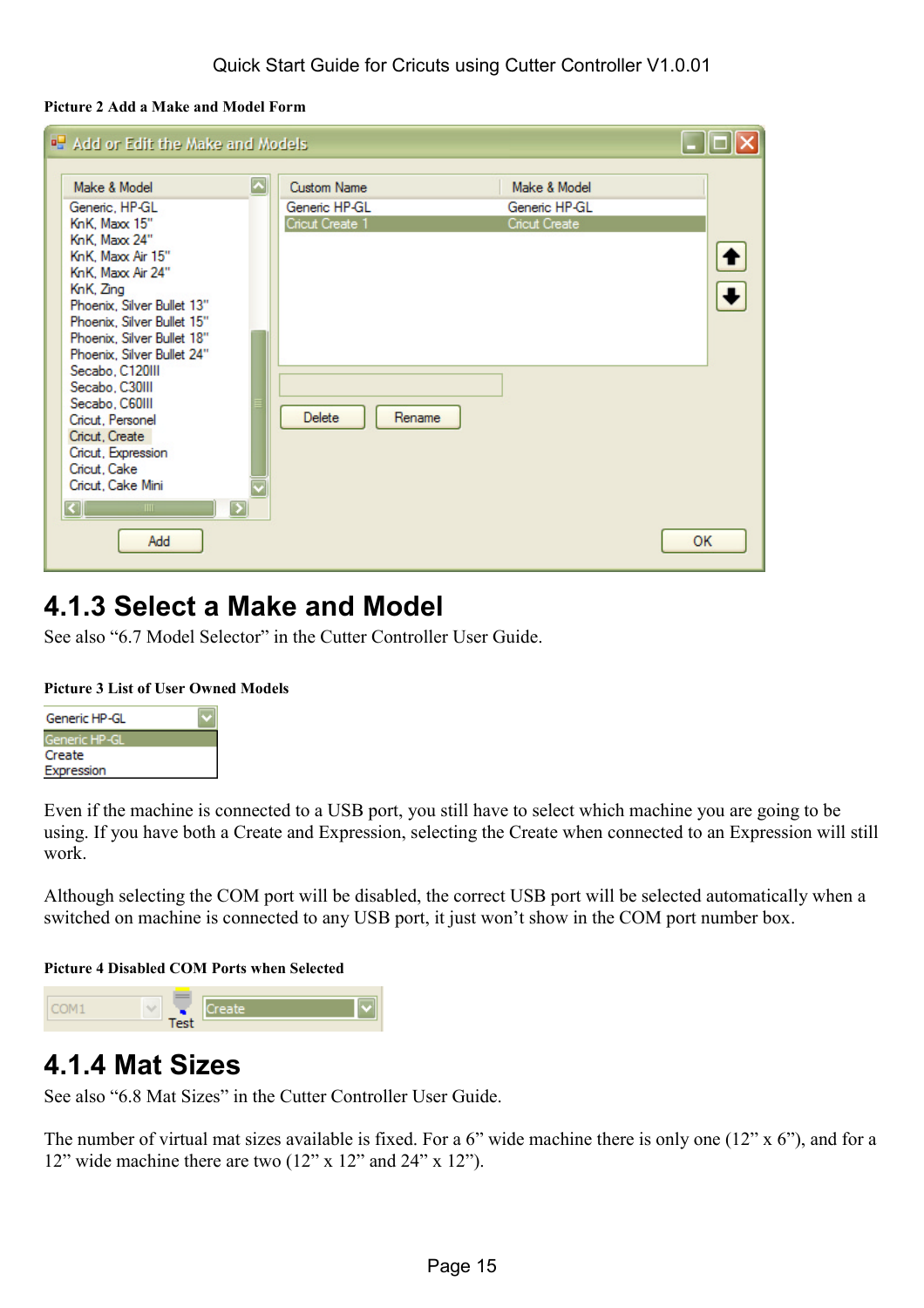<span id="page-15-0"></span>**Picture 5 Virtual Mat Sizes for 6" Wide Machines** 



#### **Picture 6 Virtual Mat Sizes for 12" Wide Machines**

| 12" x 12"                      |  |
|--------------------------------|--|
|                                |  |
| $24^{\circ} \times 12^{\circ}$ |  |

Although the virtual mat sizes are shown as  $12$ " x  $6$ ",  $12$ " x  $12$ ", and  $24$ " x  $12$ ", they are actually  $3/8$ " (9.525mm) (length) and 1/4" (6.35mm) (width) smaller.

If the selected virtual mat size is bigger than the loaded mat on the machine, the error message "The selected mat size on the Cricut is too small" will be displayed. The selected virtual mat size needs to be changed.

If a drawing will not fit on the selected virtual mat, then it will be re-scaled to fit the virtual mat.

Warning: 12 x 12 or 12 x 24 mats are not correctly detected, make sure that the correct mat is loaded.

# **4.1.5 Calibrate the XY Scaling**

*Menu -> Settings -> Calibrate XY Scaling* 

See also "5.3.3 Calibrate XY Scaling" in the Cutter Controller User Guide.

It is possible to calibrate the cutter, so that the cuts will be more accurate.

## **4.1.6 Make and Model Settings**

*Menu -> Settings -> Make and Model Settings* 

See also "5.3.1 Make and Model Settings" in the Cutter Controller User Guide.

#### **Picture 7 Change the Make and Model Settings Form**

|                           |                                    |                              | Serial Port Settings |        |                         |
|---------------------------|------------------------------------|------------------------------|----------------------|--------|-------------------------|
| X<br>Axis Calibration     | 1.00000<br>Y<br>÷                  | 쥐<br>1.00000                 | Port                 | COM1   |                         |
| Contour Cut Offset X      | $\frac{\lambda}{\nu}$<br>0.00<br>Y | 0.00<br>$\stackrel{>}{\sim}$ | <b>Baud Rate</b>     | 9600   | $\ddot{\phantom{0}}$    |
| <b>Blade Offset</b>       | 0.00<br>÷                          |                              | Parity               | None   |                         |
| Overlap Cut               | 0.00<br>÷                          |                              | Data Bits            | 8      |                         |
| <b>Units</b>              |                                    |                              | <b>Stop Bits</b>     | One    |                         |
| $\odot$ mm $\odot$ inches |                                    |                              | <b>Flow Control</b>  | None   | $\overline{\mathbf{v}}$ |
|                           |                                    |                              |                      | Cancel | 0k                      |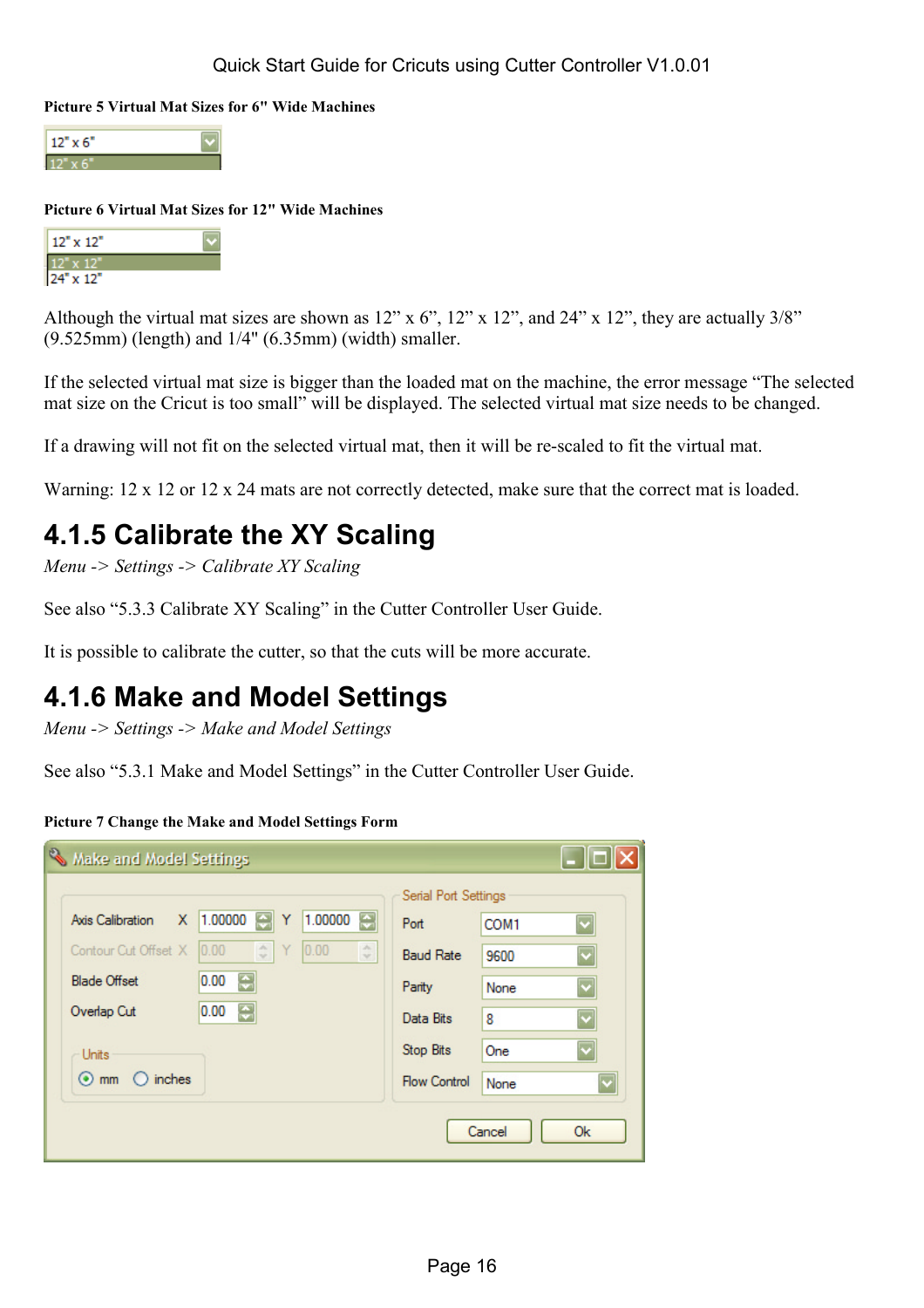### <span id="page-16-0"></span>**4.1.6.1 Axis Calibration**

These are the values that have been automatically calculated when the machine has been calibrated using the Calibrate XY Scaling function. These values can be manually changed. See [4.1.5 Calibrate the XY Scaling](#page-15-0)  above.

### **4.1.6.2 Contour Cut Offset**

Used for Contour Cutting (also known as Print and Cut or PnC).

Since there is no laser pointer or any pointer, it is not that easy to Contour Cut, but it can be done.

If a 'tool' with a point on it can be clamped into the tool holder, then this can be done.

### **4.1.6.3 Blade Offset**

This is used when the Cut Line Style selected is Knife (for cutting) or Other. See [4.1.8.2 Select the Cut Line](#page-17-0)  [Style](#page-17-0) below. The drawings will take longer to cut when the Blade Offset is set.

With a value greater than 0.00mm (0.000inch), the corners of squares won't be rounded.

Try a value of 0.5mm (0.020inch), but a value of 0.3mm (0.012inch) may also work. This depends on the blade being used.

### **4.1.6.4 Overlap Cut**

This will only work if the shape path is closed. The Cut Line Style has to be Knife or Other.

This will need to be set to say 3.00mm (0.118") if there is a problem with the cut lines not joining.

If the value is too small, then a closed shape may not be cut out form the media correctly.

# **4.1.7 Simplify and Smooth Lines**





See also "6.17 Simplify and Smooth" in the Cutter Controller User Guide.

This option will only be enabled if there are lines that could be Simplified or Smoothed.

This tries to Simplify lines (remove excess nodes) and Smooth lines (remove excess nodes by converting to curves) of the drawing.

This will work on both open and closed paths.

These machines support the use of a curve command, which will cut a lot quicker than if the curve was represented by a series of short line segments (depress the Nodes toolbar button). But with some firmware versions, it can produce distorted curves.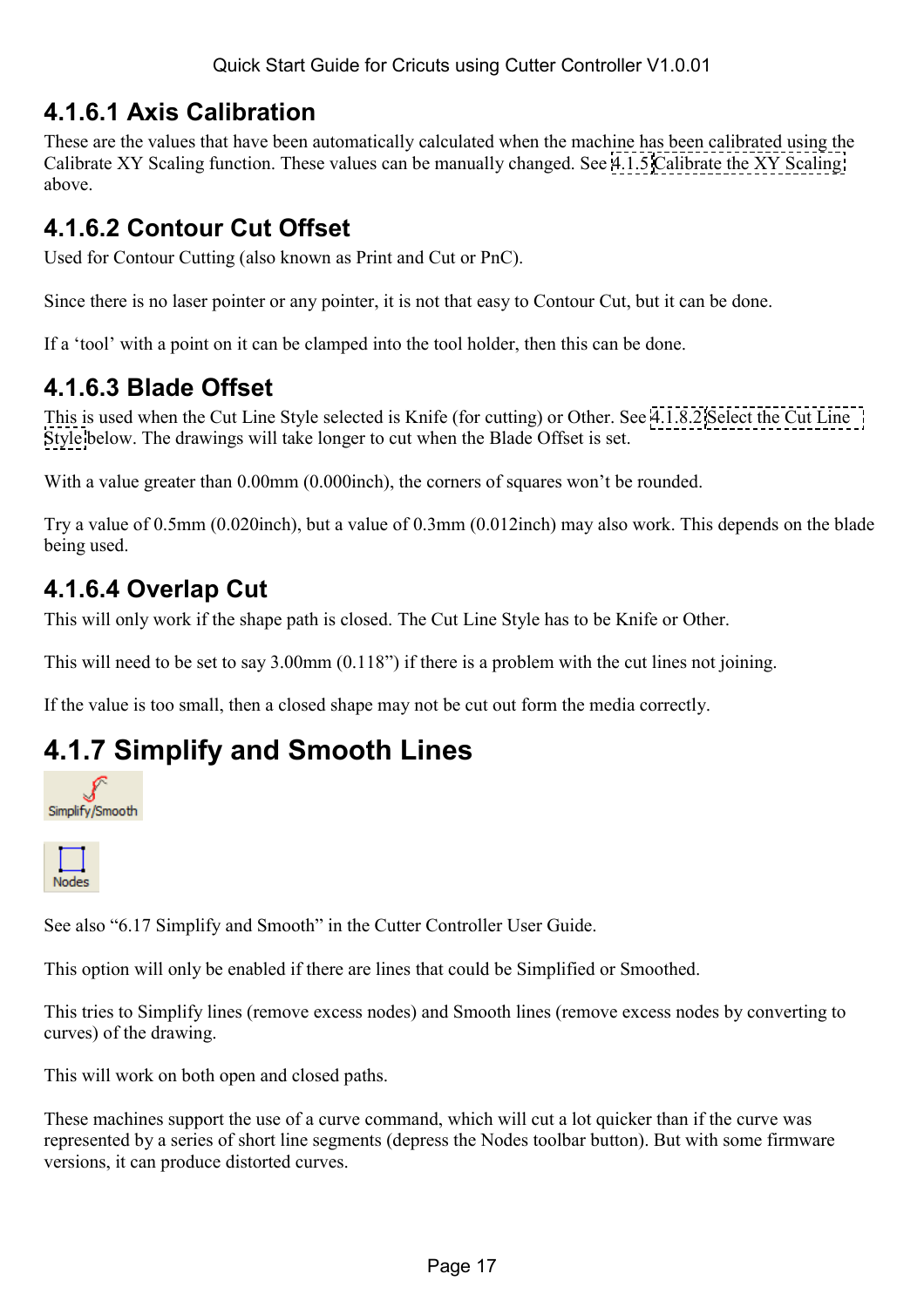<span id="page-17-0"></span>**Figure 1 No Simplify Value, 1417 Nodes** 



**Figure 2 Simplify Value of 0.20mm, Reduces to 119 Nodes** 



# **4.1.8 Ready to Cut or Plot**

### **4.1.8.1 Select the Shapes**

See also "7.3.1 Colour" in the Cutter Controller User Guide.

Selects of the shape or shapes is to be cut or plotted.



## **4.1.8.2 Select the Cut Line Style**

See also "7.3.4 Line Style" in the Cutter Controller User Guide.

The cut or plotted line style, which can be continuous, dashed or dotted.



### **4.1.8.3 Select the Tool**

See also "7.3.5 Tool Types, Overlap Cut and Blade Offset" in the Cutter Controller User Guide.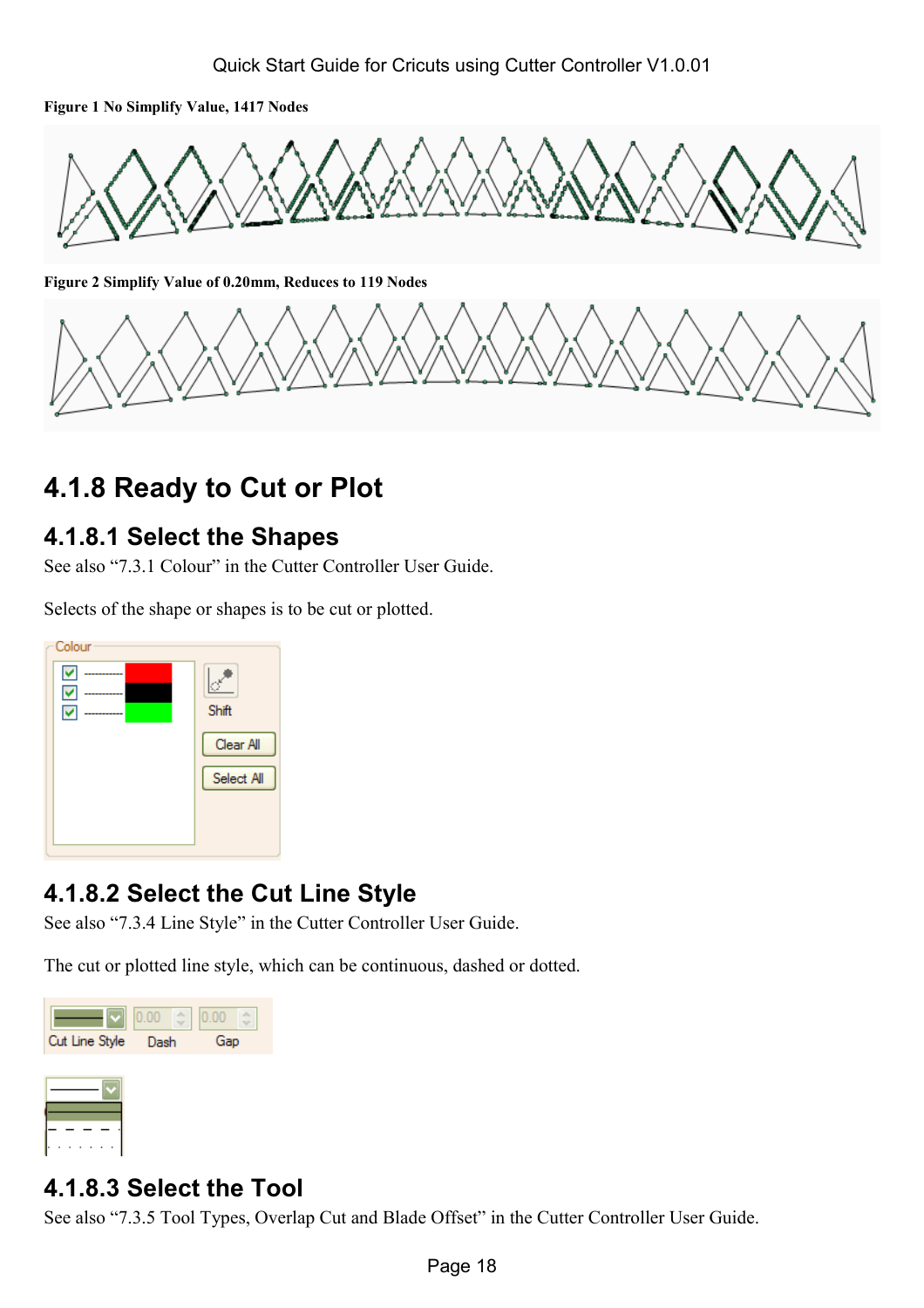<span id="page-18-0"></span>Select the Knife or Pen tool, or any other.

The Overlap Cut or Blade Offset will only be used if the Knife or Other tool is selected.

| Knife<br>Tool | Overlap Cut  | 0.00 |
|---------------|--------------|------|
|               | Blade Offset | 0.00 |
|               |              |      |
| Knife         |              |      |
| Emboss        |              |      |
| Engrave       |              |      |
| <b>i</b> nife |              |      |
| Pen           |              |      |
| Prick         |              |      |
| Score         |              |      |
| <b>Ther</b>   |              |      |

### **4.1.8.4 Select the Path Ordering**

See also "7.3.7 Path Ordering" in the Cutter Controller User Guide.

| - Path Ordering  |  |
|------------------|--|
| None             |  |
| Show the Up Path |  |

This is the order in which the shapes (or paths) are cut/plotted. The order can be viewed by checking the 'Show Up Path' in the 'Path Ordering' section in the Cut By panel.

This can speed up the cutting/plotting times of the drawing sent to the machine.

Select the Shortest Simple if there are many shapes.



# **4.1.9 Test the Connection**



See also "6.6 Test Connection" in the Cutter Controller User Guide.

Tests the connection by moving the carriage head back and forth once.

A mat must be loaded.

# **4.1.10 Check Drawing Fit**



See also "6.10 Check Fit on Media" in the Cutter Controller User Guide.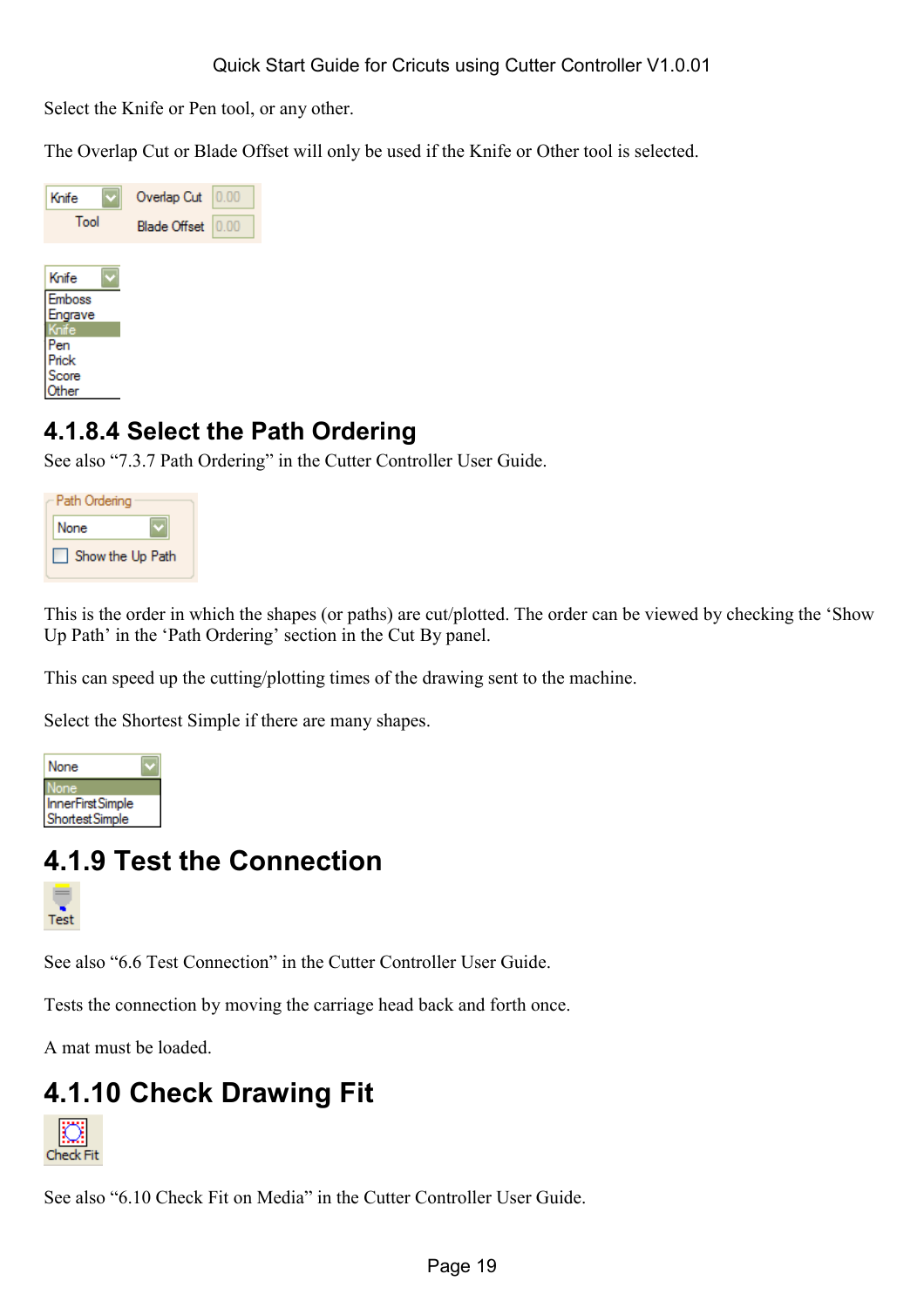<span id="page-19-0"></span>Checks that the drawing will fit on the media, by moving the carriage to the four points of a bounding or boundary box of the drawing.

A mat must be loaded.

# **4.1.11 Test Cut**



See also "6.14 Test Cut" in the Cutter Controller User Guide.

Cuts/plots a small rectangle to make sure the media cuts correctly, or the plot line thickness is correct. The pressure on the machine can be increased or decreased if required.

A mat must be loaded.

### **4.1.12 Cut**



See also "6.11 Cut Button" in the Cutter Controller User Guide.

This starts cutting or plotting the drawing.

Note: The blade/carriage/mat will always return to the origin point.

# **4.1.13 Delay in the Carriage Head Moving**

There maybe some delay (up to 30 seconds) before the carriage head moves or an error message appears. This is due to a communications error between the Cricut machine and the computer.

This is not just with Cutter Controller, but MTC and Cricut Craft Room show this problem.

It can happen when the operations Test, Test Cut, Check Fit, Cut, or Contour Cut are performed.

This depends on the speed of the computer's CPU (Central Processing Unit). Newer and faster computers are more likely to show this error.

If the error message 'Error checking for mat being loaded' is displayed, then try again. If this becomes too tedious or annoying, then report the issue via the forum [http://www.ideas-r-us.co.uk/forum/.](http://www.ideas-r-us.co.uk/forum/)

This has been found with a Create, using firmware V1.54, and a new computer. On an older computer the error hasn't been noticed.

## **4.1.14 Machine Related Error Messages**

#### **Table 3 Error Messages**

| <b>Error Message</b>               | <b>Notes</b>                              |
|------------------------------------|-------------------------------------------|
| Cannot connect to the Cricut.      | The machine is not connected or turned on |
| Error sending the 'Start' command. |                                           |
| Error sending the 'Stop' command.  |                                           |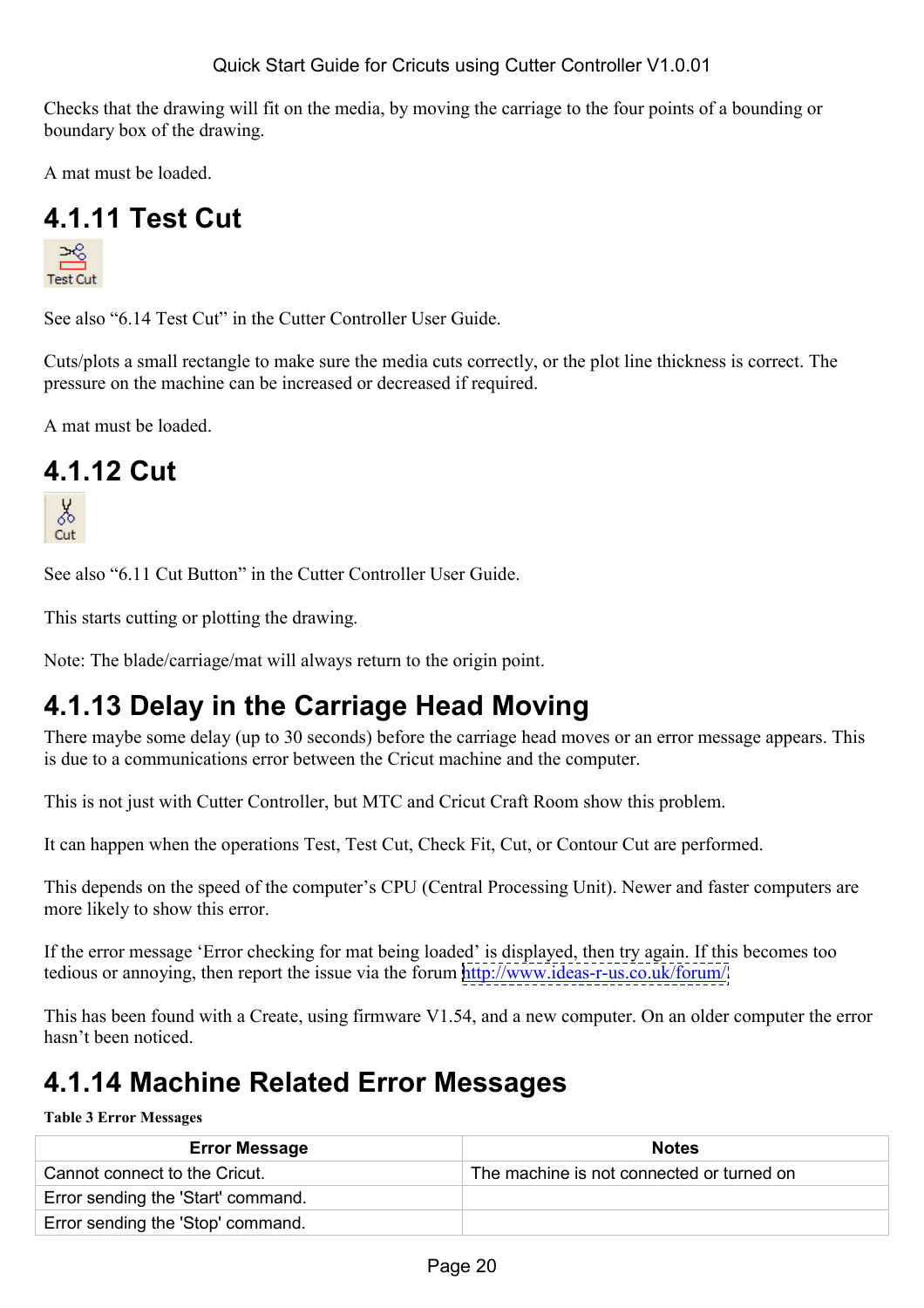### Quick Start Guide for Cricuts using Cutter Controller V1.0.01

| Error moving cutter up.                             |                                                    |
|-----------------------------------------------------|----------------------------------------------------|
| Error moving cutter down.                           |                                                    |
| Error cutting the curve.                            |                                                    |
| Error homing cutter head.                           |                                                    |
| The mat is not loaded.                              | Load a mat                                         |
| Error checking for mat being loaded.                | See 4.1.13 Delay in the Carriage Head Moving above |
| Cartridge not inserted.                             | Needs a cartridge to cut                           |
| Error checking for the cartridge inserted.          | See 4.1.13 Delay in the Carriage Head Moving above |
| Cannot get the firmware version.                    |                                                    |
| Cannot read the selected mat size from the machine. |                                                    |
| The selected mat size on the Cricut is too small.   | Also could be the wrong machine is selected        |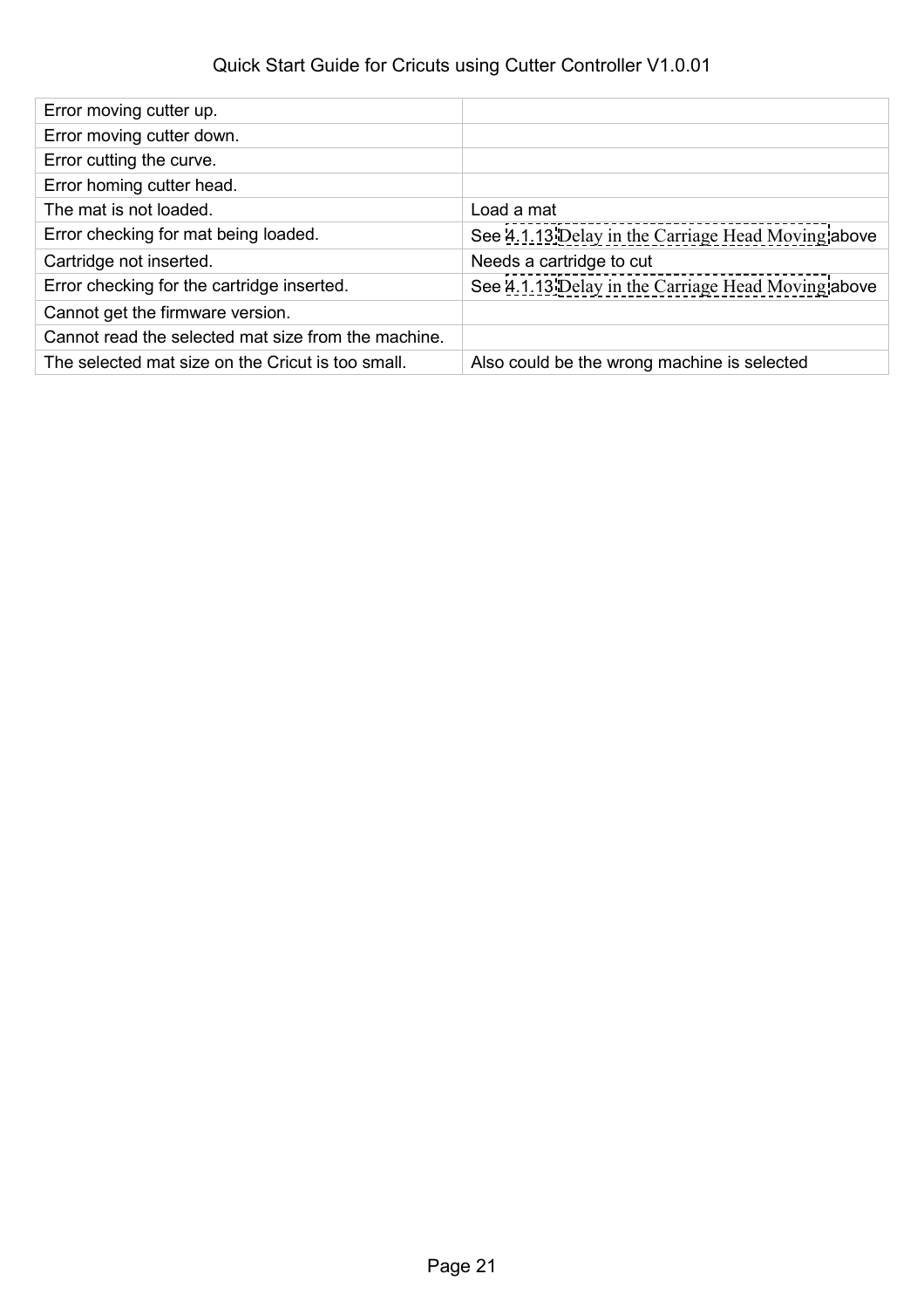# <span id="page-21-0"></span>**5. Appendix**